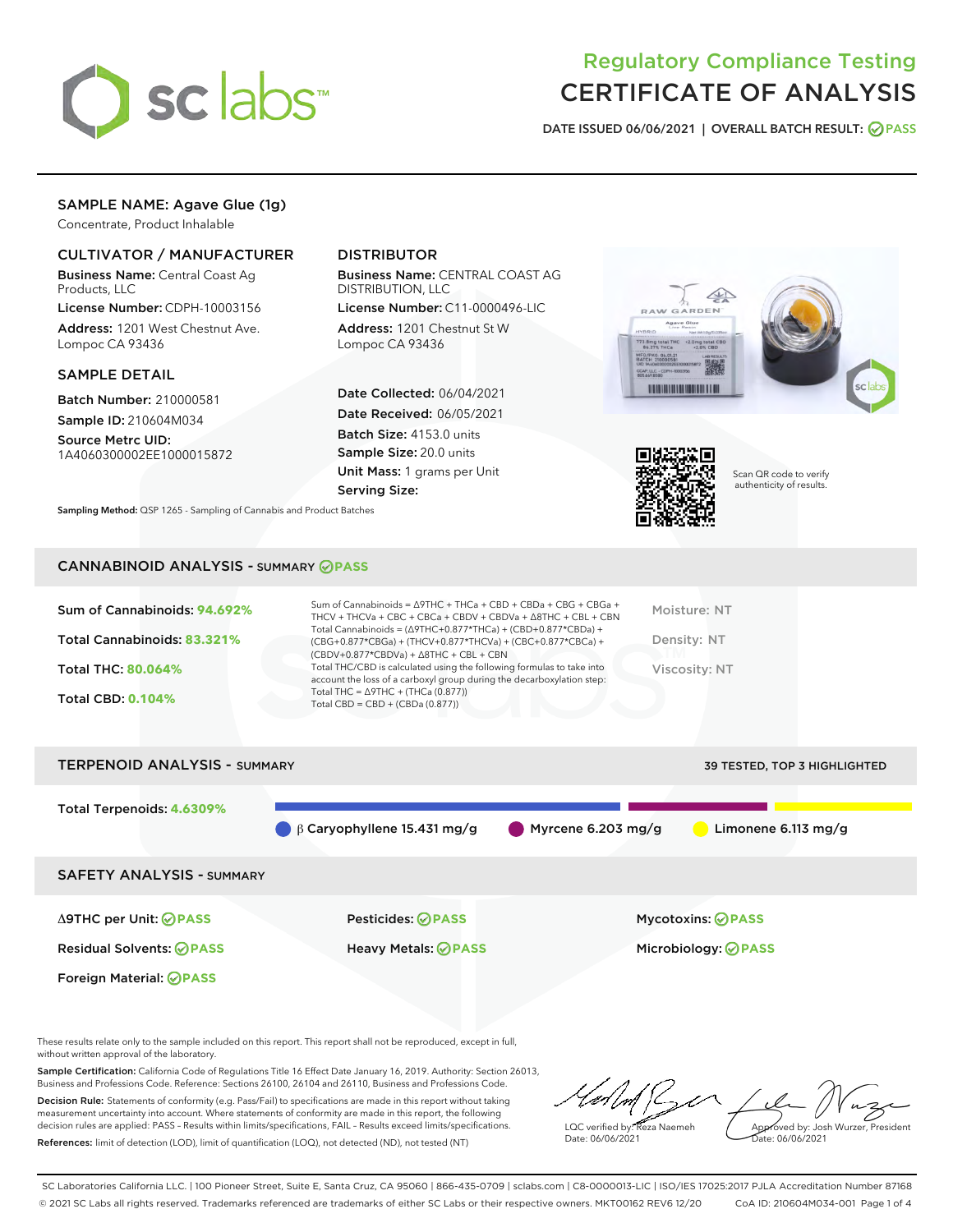



AGAVE GLUE (1G) | DATE ISSUED 06/06/2021 | OVERALL BATCH RESULT: @ PASS

## CANNABINOID TEST RESULTS - 06/05/2021 2 PASS

Tested by high-performance liquid chromatography with diode-array detection (HPLC-DAD). **Method:** QSP 1157 - Analysis of Cannabinoids by HPLC-DAD

#### TOTAL CANNABINOIDS: **83.321%**

Total Cannabinoids (Total THC) + (Total CBD) + (Total CBG) + (Total THCV) + (Total CBC) + (Total CBDV) + ∆8THC + CBL + CBN

TOTAL THC: **80.064%** Total THC (∆9THC+0.877\*THCa)

TOTAL CBD: **0.104%**

Total CBD (CBD+0.877\*CBDa)

TOTAL CBG: 1.52% Total CBG (CBG+0.877\*CBGa)

TOTAL THCV: 1.102% Total THCV (THCV+0.877\*THCVa)

TOTAL CBC: 0.531% Total CBC (CBC+0.877\*CBCa)

TOTAL CBDV: ND Total CBDV (CBDV+0.877\*CBDVa)

| <b>COMPOUND</b>  | LOD/LOQ<br>(mg/g)          | <b>MEASUREMENT</b><br><b>UNCERTAINTY</b><br>(mg/g) | <b>RESULT</b><br>(mg/g) | <b>RESULT</b><br>(%) |
|------------------|----------------------------|----------------------------------------------------|-------------------------|----------------------|
| <b>THCa</b>      | 0.05/0.14                  | ±22.852                                            | 889.17                  | 88.917               |
| <b>A9THC</b>     | 0.06 / 0.26                | ±0.717                                             | 20.84                   | 2.084                |
| <b>CBGa</b>      | 0.1 / 0.2                  | ±0.82                                              | 15.7                    | 1.57                 |
| <b>THCVa</b>     | 0.07 / 0.20                | ±0.599                                             | 12.56                   | 1.256                |
| <b>CBCa</b>      | 0.07/0.28                  | ±0.296                                             | 6.05                    | 0.605                |
| <b>CBG</b>       | 0.06/0.19                  | ±0.056                                             | 1.41                    | 0.141                |
| <b>CBDa</b>      | 0.02/0.19                  | ±0.035                                             | 1.19                    | 0.119                |
| $\triangle$ 8THC | 0.1/0.4                    | N/A                                                | <b>ND</b>               | <b>ND</b>            |
| <b>THCV</b>      | 0.1/0.2                    | N/A                                                | <b>ND</b>               | <b>ND</b>            |
| <b>CBD</b>       | 0.07/0.29                  | N/A                                                | <b>ND</b>               | <b>ND</b>            |
| <b>CBDV</b>      | 0.04/0.15                  | N/A                                                | <b>ND</b>               | <b>ND</b>            |
| <b>CBDVa</b>     | 0.03/0.53                  | N/A                                                | <b>ND</b>               | <b>ND</b>            |
| <b>CBL</b>       | 0.06 / 0.24                | N/A                                                | <b>ND</b>               | <b>ND</b>            |
| <b>CBN</b>       | 0.1/0.3                    | N/A                                                | <b>ND</b>               | <b>ND</b>            |
| <b>CBC</b>       | 0.2 / 0.5                  | N/A                                                | <b>ND</b>               | <b>ND</b>            |
|                  | <b>SUM OF CANNABINOIDS</b> |                                                    | 946.92 mg/g             | 94.692%              |

#### **UNIT MASS: 1 grams per Unit**

| ∆9THC per Unit                        | 1120 per-package limit     | 20.84 mg/unit<br><b>PASS</b> |
|---------------------------------------|----------------------------|------------------------------|
| <b>Total THC per Unit</b>             |                            | 800.64 mg/unit               |
| <b>CBD per Unit</b>                   |                            | <b>ND</b>                    |
| <b>Total CBD per Unit</b>             |                            | $1.04$ mg/unit               |
| Sum of Cannabinoids<br>per Unit       |                            | 946.92 mg/unit               |
| <b>Total Cannabinoids</b><br>per Unit |                            | 833.21 mg/unit               |
| <b>MOISTURE TEST RESULT</b>           | <b>DENSITY TEST RESULT</b> | <b>VISCOSITY TEST RESULT</b> |

Not Tested

Not Tested

Not Tested

## TERPENOID TEST RESULTS - 06/06/2021

Terpene analysis utilizing gas chromatography-flame ionization detection (GC-FID). **Method:** QSP 1192 - Analysis of Terpenoids by GC-FID

| <b>COMPOUND</b>         | LOD/LOQ<br>(mg/g) | <b>MEASUREMENT</b><br><b>UNCERTAINTY</b><br>(mg/g) | <b>RESULT</b><br>(mg/g)                         | <b>RESULT</b><br>$(\%)$ |
|-------------------------|-------------------|----------------------------------------------------|-------------------------------------------------|-------------------------|
| $\upbeta$ Caryophyllene | 0.004 / 0.012     | ±0.5493                                            | 15.431                                          | 1.5431                  |
| <b>Myrcene</b>          | 0.008 / 0.025     | ±0.0800                                            | 6.203                                           | 0.6203                  |
| Limonene                | 0.005 / 0.016     | ±0.0874                                            | 6.113                                           | 0.6113                  |
| $\alpha$ Humulene       | 0.009 / 0.029     | ±0.1557                                            | 4.850                                           | 0.4850                  |
| Terpinolene             | 0.008 / 0.026     | ±0.0609                                            | 2.970                                           | 0.2970                  |
| Ocimene                 | 0.011 / 0.038     | ±0.0563                                            | 1.753                                           | 0.1753                  |
| Linalool                | 0.009 / 0.032     | ±0.0643                                            | 1.692                                           | 0.1692                  |
| $\alpha$ Bisabolol      | 0.008 / 0.026     | ±0.0860                                            | 1.610                                           | 0.1610                  |
| Valencene               | 0.009 / 0.030     | ±0.0690                                            | 1.001                                           | 0.1001                  |
| Fenchol                 | 0.010 / 0.034     | ±0.0307                                            | 0.792                                           | 0.0792                  |
| <b>Terpineol</b>        | 0.016 / 0.055     | ±0.0468                                            | 0.763                                           | 0.0763                  |
| $\beta$ Pinene          | 0.004 / 0.014     | ±0.0084                                            | 0.733                                           | 0.0733                  |
| trans-ß-Farnesene       | 0.008 / 0.025     | ±0.0206                                            | 0.579                                           | 0.0579                  |
| $\alpha$ Pinene         | 0.005 / 0.017     | ±0.0038                                            | 0.439                                           | 0.0439                  |
| Nerolidol               | 0.009 / 0.028     | ±0.0181                                            | 0.288                                           | 0.0288                  |
| Caryophyllene<br>Oxide  | 0.010 / 0.033     | ±0.0101                                            | 0.220                                           | 0.0220                  |
| <b>Borneol</b>          | 0.005 / 0.016     | ±0.0069                                            | 0.164                                           | 0.0164                  |
| Geraniol                | 0.002 / 0.007     | ±0.0048                                            | 0.108                                           | 0.0108                  |
| Camphene                | 0.005 / 0.015     | ±0.0009                                            | 0.074                                           | 0.0074                  |
| $\alpha$ Phellandrene   | 0.006 / 0.020     | ±0.0009                                            | 0.065                                           | 0.0065                  |
| $\alpha$ Terpinene      | 0.005 / 0.017     | ±0.0010                                            | 0.064                                           | 0.0064                  |
| $\gamma$ Terpinene      | 0.006 / 0.018     | ±0.0011                                            | 0.062                                           | 0.0062                  |
| <b>Geranyl Acetate</b>  | 0.004 / 0.014     | ±0.0025                                            | 0.059                                           | 0.0059                  |
| 3 Carene                | 0.005 / 0.018     | ±0.0008                                            | 0.057                                           | 0.0057                  |
| Sabinene                | 0.004 / 0.014     | ±0.0006                                            | 0.047                                           | 0.0047                  |
| Fenchone                | 0.009 / 0.028     | ±0.0014                                            | 0.047                                           | 0.0047                  |
| Sabinene Hydrate        | 0.006 / 0.022     | ±0.0016                                            | 0.041                                           | 0.0041                  |
| Eucalyptol              | 0.006 / 0.018     | ±0.0008                                            | 0.031                                           | 0.0031                  |
| Citronellol             | 0.003 / 0.010     | ±0.0014                                            | 0.028                                           | 0.0028                  |
| Nerol                   | 0.003 / 0.011     | ±0.0011                                            | 0.025                                           | 0.0025                  |
| p-Cymene                | 0.005 / 0.016     | N/A                                                | <loq< th=""><th><loq< th=""></loq<></th></loq<> | <loq< th=""></loq<>     |
| Guaiol                  | 0.009 / 0.030     | N/A                                                | <loq< th=""><th><loq< th=""></loq<></th></loq<> | <loq< th=""></loq<>     |
| (-)-Isopulegol          | 0.005 / 0.016     | N/A                                                | ND                                              | ND                      |
| Camphor                 | 0.006 / 0.019     | N/A                                                | ND                                              | ND                      |
| Isoborneol              | 0.004 / 0.012     | N/A                                                | ND                                              | ND                      |
| Menthol                 | 0.008 / 0.025     | N/A                                                | ND                                              | ND                      |
| R-(+)-Pulegone          | 0.003 / 0.011     | N/A                                                | ND                                              | ND                      |
| $\alpha$ Cedrene        | 0.005 / 0.016     | N/A                                                | ND                                              | ND                      |
| Cedrol                  | 0.008 / 0.027     | N/A                                                | ND                                              | <b>ND</b>               |
| <b>TOTAL TERPENOIDS</b> |                   |                                                    | 46.309 mg/g                                     | 4.6309%                 |

SC Laboratories California LLC. | 100 Pioneer Street, Suite E, Santa Cruz, CA 95060 | 866-435-0709 | sclabs.com | C8-0000013-LIC | ISO/IES 17025:2017 PJLA Accreditation Number 87168 © 2021 SC Labs all rights reserved. Trademarks referenced are trademarks of either SC Labs or their respective owners. MKT00162 REV6 12/20 CoA ID: 210604M034-001 Page 2 of 4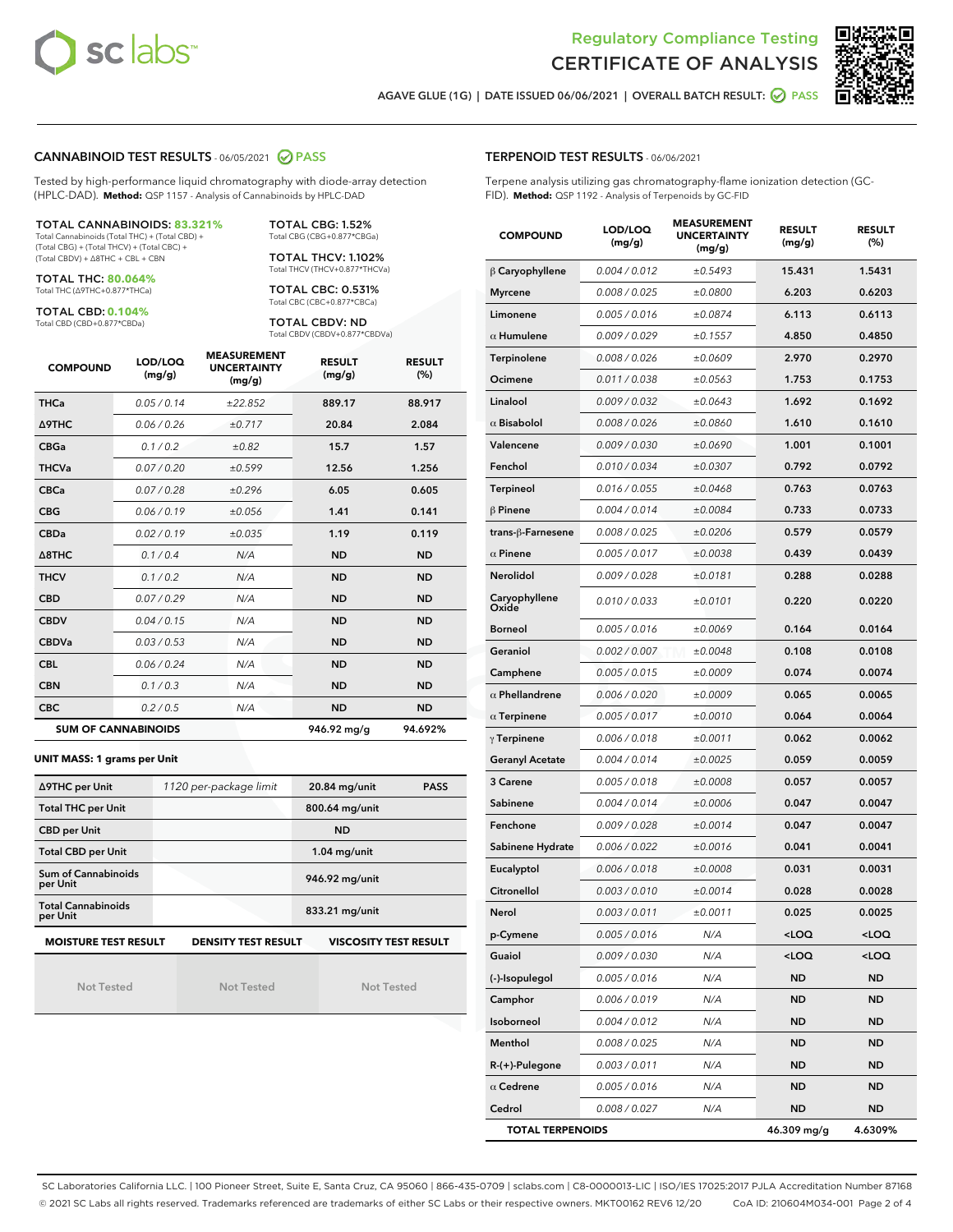



AGAVE GLUE (1G) | DATE ISSUED 06/06/2021 | OVERALL BATCH RESULT: 2 PASS

# CATEGORY 1 PESTICIDE TEST RESULTS - 06/05/2021 2 PASS

Pesticide and plant growth regulator analysis utilizing high-performance liquid chromatography-mass spectrometry (HPLC-MS) or gas chromatography-mass spectrometry (GC-MS). \*GC-MS utilized where indicated. **Method:** QSP 1212 - Analysis of Pesticides and Mycotoxins by LC-MS or QSP 1213 - Analysis of Pesticides by GC-MS

| <b>COMPOUND</b>             | LOD/LOQ<br>$(\mu g/g)$ | <b>ACTION</b><br><b>LIMIT</b><br>$(\mu g/g)$ | <b>MEASUREMENT</b><br><b>UNCERTAINTY</b><br>$(\mu g/g)$ | <b>RESULT</b><br>$(\mu g/g)$ | <b>RESULT</b> |
|-----------------------------|------------------------|----------------------------------------------|---------------------------------------------------------|------------------------------|---------------|
| Aldicarb                    | 0.03/0.08              | $>$ LOD                                      | N/A                                                     | <b>ND</b>                    | <b>PASS</b>   |
| Carbofuran                  | 0.02 / 0.05            | $\geq$ LOD                                   | N/A                                                     | <b>ND</b>                    | <b>PASS</b>   |
| Chlordane*                  | 0.03/0.08              | $>$ LOD                                      | N/A                                                     | <b>ND</b>                    | <b>PASS</b>   |
| Chlorfenapyr*               | 0.03/0.10              | $\geq$ LOD                                   | N/A                                                     | <b>ND</b>                    | <b>PASS</b>   |
| Chlorpyrifos                | 0.02 / 0.06            | $\geq$ LOD                                   | N/A                                                     | <b>ND</b>                    | <b>PASS</b>   |
| Coumaphos                   | 0.02 / 0.07            | $\ge$ LOD                                    | N/A                                                     | <b>ND</b>                    | <b>PASS</b>   |
| Daminozide                  | 0.02 / 0.07            | $\ge$ LOD                                    | N/A                                                     | <b>ND</b>                    | <b>PASS</b>   |
| <b>DDVP</b><br>(Dichlorvos) | 0.03/0.09              | $\ge$ LOD                                    | N/A                                                     | <b>ND</b>                    | <b>PASS</b>   |
| <b>Dimethoate</b>           | 0.03/0.08              | $\ge$ LOD                                    | N/A                                                     | <b>ND</b>                    | <b>PASS</b>   |
| Ethoprop(hos)               | 0.03/0.10              | $\ge$ LOD                                    | N/A                                                     | <b>ND</b>                    | <b>PASS</b>   |
| Etofenprox                  | 0.02 / 0.06            | $\ge$ LOD                                    | N/A                                                     | <b>ND</b>                    | <b>PASS</b>   |
| Fenoxycarb                  | 0.03/0.08              | $\ge$ LOD                                    | N/A                                                     | <b>ND</b>                    | <b>PASS</b>   |
| Fipronil                    | 0.03/0.08              | $>$ LOD                                      | N/A                                                     | <b>ND</b>                    | <b>PASS</b>   |
| Imazalil                    | 0.02 / 0.06            | $>$ LOD                                      | N/A                                                     | <b>ND</b>                    | <b>PASS</b>   |
| Methiocarb                  | 0.02 / 0.07            | $\ge$ LOD                                    | N/A                                                     | <b>ND</b>                    | <b>PASS</b>   |
| Methyl<br>parathion         | 0.03/0.10              | $\ge$ LOD                                    | N/A                                                     | <b>ND</b>                    | <b>PASS</b>   |
| <b>Mevinphos</b>            | 0.03/0.09              | $\ge$ LOD                                    | N/A                                                     | <b>ND</b>                    | <b>PASS</b>   |
| Paclobutrazol               | 0.02 / 0.05            | $>$ LOD                                      | N/A                                                     | <b>ND</b>                    | <b>PASS</b>   |
| Propoxur                    | 0.03/0.09              | $\ge$ LOD                                    | N/A                                                     | <b>ND</b>                    | <b>PASS</b>   |
| Spiroxamine                 | 0.03 / 0.08            | $\ge$ LOD                                    | N/A                                                     | <b>ND</b>                    | <b>PASS</b>   |
| Thiacloprid                 | 0.03/0.10              | $\ge$ LOD                                    | N/A                                                     | <b>ND</b>                    | <b>PASS</b>   |
|                             |                        |                                              |                                                         |                              |               |

## CATEGORY 2 PESTICIDE TEST RESULTS - 06/05/2021 @ PASS

| <b>COMPOUND</b>          | LOD/LOO<br>$(\mu g/g)$ | <b>ACTION</b><br>LIMIT<br>$(\mu g/g)$ | <b>MEASUREMENT</b><br><b>UNCERTAINTY</b><br>$(\mu g/g)$ | <b>RESULT</b><br>$(\mu g/g)$ | <b>RESULT</b> |
|--------------------------|------------------------|---------------------------------------|---------------------------------------------------------|------------------------------|---------------|
| Abamectin                | 0.03/0.10              | 0.1                                   | N/A                                                     | <b>ND</b>                    | <b>PASS</b>   |
| Acephate                 | 0.02/0.07              | 0.1                                   | N/A                                                     | <b>ND</b>                    | <b>PASS</b>   |
| Acequinocyl              | 0.02/0.07              | 0.1                                   | N/A                                                     | <b>ND</b>                    | <b>PASS</b>   |
| Acetamiprid              | 0.02/0.05              | 0.1                                   | N/A                                                     | <b>ND</b>                    | <b>PASS</b>   |
| Azoxystrobin             | 0.02/0.07              | 0.1                                   | N/A                                                     | <b>ND</b>                    | <b>PASS</b>   |
| <b>Bifenazate</b>        | 0.01/0.04              | 0.1                                   | N/A                                                     | <b>ND</b>                    | <b>PASS</b>   |
| <b>Bifenthrin</b>        | 0.02 / 0.05            | 3                                     | N/A                                                     | <b>ND</b>                    | <b>PASS</b>   |
| <b>Boscalid</b>          | 0.03/0.09              | 0.1                                   | N/A                                                     | <b>ND</b>                    | <b>PASS</b>   |
| Captan                   | 0.19/0.57              | 0.7                                   | N/A                                                     | <b>ND</b>                    | <b>PASS</b>   |
| Carbaryl                 | 0.02/0.06              | 0.5                                   | N/A                                                     | <b>ND</b>                    | <b>PASS</b>   |
| Chlorantranilip-<br>role | 0.04/0.12              | 10                                    | N/A                                                     | <b>ND</b>                    | <b>PASS</b>   |
| Clofentezine             | 0.03/0.09              | 0.1                                   | N/A                                                     | <b>ND</b>                    | <b>PASS</b>   |

# CATEGORY 2 PESTICIDE TEST RESULTS - 06/05/2021 continued

| <b>COMPOUND</b>               | LOD/LOQ<br>$(\mu g/g)$ | <b>ACTION</b><br>LIMIT<br>$(\mu g/g)$ | <b>MEASUREMENT</b><br><b>UNCERTAINTY</b><br>(µg/g) | <b>RESULT</b><br>(µg/g) | <b>RESULT</b> |
|-------------------------------|------------------------|---------------------------------------|----------------------------------------------------|-------------------------|---------------|
| Cyfluthrin                    | 0.12 / 0.38            | 2                                     | N/A                                                | ND                      | <b>PASS</b>   |
| Cypermethrin                  | 0.11 / 0.32            | $\mathbf{1}$                          | N/A                                                | <b>ND</b>               | <b>PASS</b>   |
| <b>Diazinon</b>               | 0.02 / 0.05            | 0.1                                   | N/A                                                | ND                      | <b>PASS</b>   |
| Dimethomorph                  | 0.03 / 0.09            | 2                                     | N/A                                                | ND                      | <b>PASS</b>   |
| Etoxazole                     | 0.02 / 0.06            | 0.1                                   | N/A                                                | ND                      | <b>PASS</b>   |
| Fenhexamid                    | 0.03 / 0.09            | 0.1                                   | N/A                                                | ND                      | <b>PASS</b>   |
| Fenpyroximate                 | 0.02 / 0.06            | 0.1                                   | N/A                                                | ND                      | <b>PASS</b>   |
| Flonicamid                    | 0.03 / 0.10            | 0.1                                   | N/A                                                | <b>ND</b>               | <b>PASS</b>   |
| Fludioxonil                   | 0.03 / 0.10            | 0.1                                   | N/A                                                | ND                      | <b>PASS</b>   |
| Hexythiazox                   | 0.02 / 0.07            | 0.1                                   | N/A                                                | ND                      | <b>PASS</b>   |
| Imidacloprid                  | 0.04 / 0.11            | 5                                     | N/A                                                | <b>ND</b>               | <b>PASS</b>   |
| Kresoxim-methyl               | 0.02 / 0.07            | 0.1                                   | N/A                                                | <b>ND</b>               | <b>PASS</b>   |
| Malathion                     | 0.03 / 0.09            | 0.5                                   | N/A                                                | ND                      | <b>PASS</b>   |
| Metalaxyl                     | 0.02 / 0.07            | $\overline{c}$                        | N/A                                                | <b>ND</b>               | <b>PASS</b>   |
| Methomyl                      | 0.03 / 0.10            | 1                                     | N/A                                                | <b>ND</b>               | <b>PASS</b>   |
| Myclobutanil                  | 0.03 / 0.09            | 0.1                                   | N/A                                                | ND                      | <b>PASS</b>   |
| Naled                         | 0.02 / 0.07            | 0.1                                   | N/A                                                | ND                      | <b>PASS</b>   |
| Oxamyl                        | 0.04/0.11              | 0.5                                   | N/A                                                | ND                      | <b>PASS</b>   |
| Pentachloronitro-<br>benzene* | 0.03 / 0.09            | 0.1                                   | N/A                                                | ND                      | PASS          |
| Permethrin                    | 0.04 / 0.12            | 0.5                                   | N/A                                                | <b>ND</b>               | <b>PASS</b>   |
| Phosmet                       | 0.03/0.10              | 0.1                                   | N/A                                                | ND                      | <b>PASS</b>   |
| Piperonylbu-<br>toxide        | 0.02 / 0.07            | 3                                     | N/A                                                | ND                      | <b>PASS</b>   |
| Prallethrin                   | 0.03 / 0.08            | 0.1                                   | N/A                                                | ND                      | <b>PASS</b>   |
| Propiconazole                 | 0.02 / 0.07            | 0.1                                   | N/A                                                | ND                      | PASS          |
| Pyrethrins                    | 0.04 / 0.12            | 0.5                                   | N/A                                                | ND                      | <b>PASS</b>   |
| Pyridaben                     | 0.02 / 0.07            | 0.1                                   | N/A                                                | ND                      | PASS          |
| Spinetoram                    | 0.02 / 0.07            | 0.1                                   | N/A                                                | ND                      | PASS          |
| Spinosad                      | 0.02 / 0.07            | 0.1                                   | N/A                                                | <b>ND</b>               | <b>PASS</b>   |
| Spiromesifen                  | 0.02 / 0.05            | 0.1                                   | N/A                                                | ND                      | PASS          |
| Spirotetramat                 | 0.02 / 0.06            | 0.1                                   | N/A                                                | ND                      | <b>PASS</b>   |
| Tebuconazole                  | 0.02 / 0.07            | 0.1                                   | N/A                                                | ND                      | <b>PASS</b>   |
| Thiamethoxam                  | 0.03 / 0.10            | 5                                     | N/A                                                | ND                      | <b>PASS</b>   |
| Trifloxystrobin               | 0.03 / 0.08            | 0.1                                   | N/A                                                | <b>ND</b>               | <b>PASS</b>   |

SC Laboratories California LLC. | 100 Pioneer Street, Suite E, Santa Cruz, CA 95060 | 866-435-0709 | sclabs.com | C8-0000013-LIC | ISO/IES 17025:2017 PJLA Accreditation Number 87168 © 2021 SC Labs all rights reserved. Trademarks referenced are trademarks of either SC Labs or their respective owners. MKT00162 REV6 12/20 CoA ID: 210604M034-001 Page 3 of 4